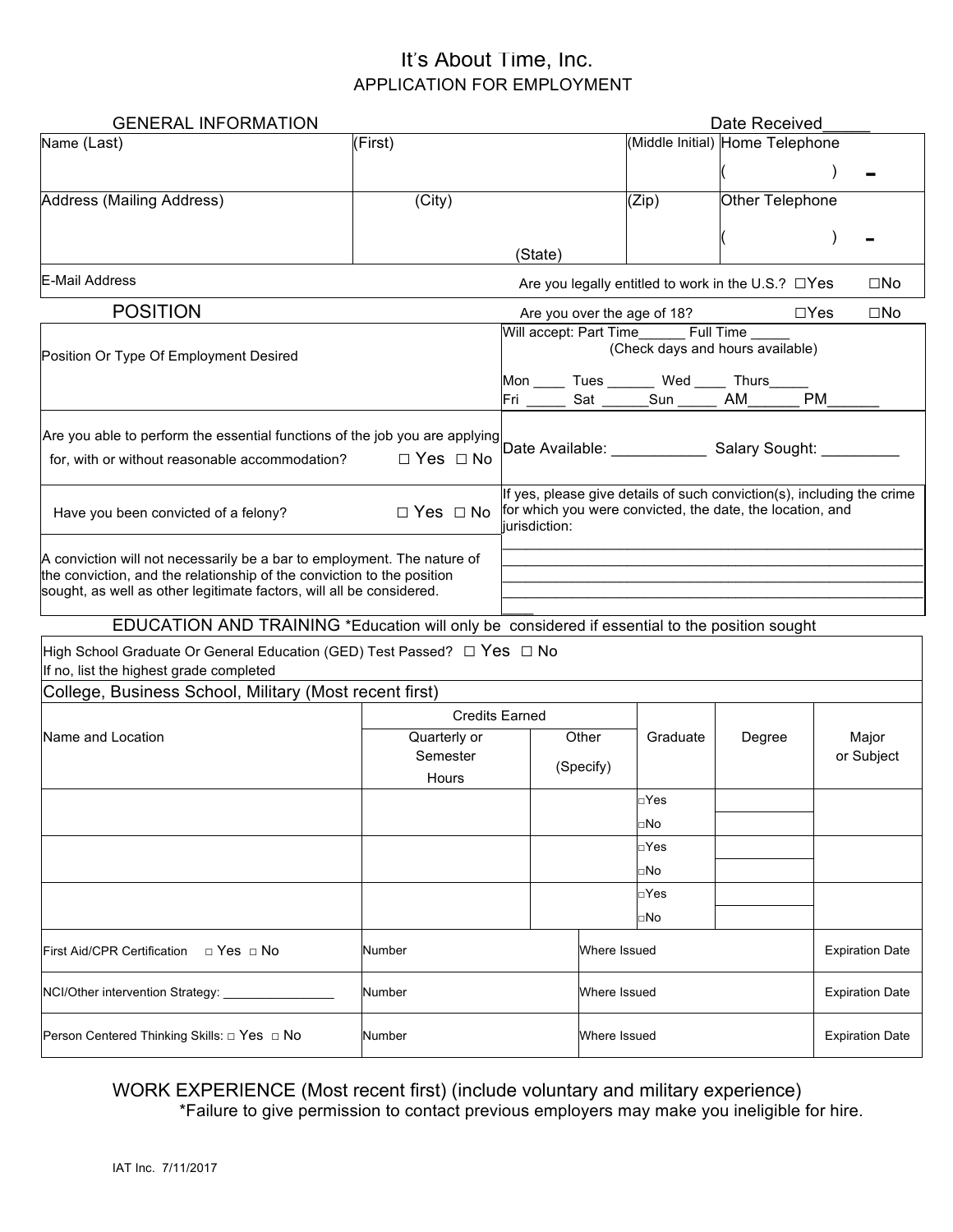| Employer                                 | Telephone Number (                     | From (Month/Year)                              |  |  |
|------------------------------------------|----------------------------------------|------------------------------------------------|--|--|
| <b>Address</b>                           |                                        |                                                |  |  |
| Job Title                                | Number Employees Supervised            | To (Month/Year)                                |  |  |
| Specific Duties (Maximum 350 characters) |                                        |                                                |  |  |
|                                          |                                        | <b>Hours Per Week</b>                          |  |  |
|                                          |                                        | Last Salary                                    |  |  |
|                                          |                                        | Supervisor                                     |  |  |
| Reason For Leaving                       |                                        | May We Contact This Employer? <b>DYes DNo</b>  |  |  |
| Employer                                 | Telephone Number (                     | From (Month/Year)                              |  |  |
| <b>Address</b>                           |                                        |                                                |  |  |
| Job Title                                | Number Employees Supervised            | To (Month/Year)                                |  |  |
| Specific Duties (Maximum 350 characters) |                                        | Hours Per Week                                 |  |  |
|                                          |                                        | Last Salary                                    |  |  |
|                                          |                                        | Supervisor                                     |  |  |
| Reason For Leaving                       |                                        | May We Contact This Employer? <b>The Right</b> |  |  |
| Employer                                 | Telephone Number (                     | From (Month/Year)                              |  |  |
| <b>Address</b>                           |                                        |                                                |  |  |
| Job Title                                | Number Employees Supervised            | To (Month/Year)                                |  |  |
| Specific Duties (Maximum 350 characters) |                                        |                                                |  |  |
|                                          |                                        | Hours Per Week                                 |  |  |
|                                          |                                        | Last Salary                                    |  |  |
|                                          |                                        | Supervisor                                     |  |  |
| Reason For Leaving                       |                                        | May We Contact This Employer? □Yes □No         |  |  |
| Employer                                 | Telephone Number (                     | From (Month/Year)                              |  |  |
| <b>Address</b>                           |                                        |                                                |  |  |
| Job Title                                | Number Employees Supervised            | To (Month/Year)                                |  |  |
| Specific Duties (Maximum 350 characters) |                                        |                                                |  |  |
|                                          |                                        | Hours Per Week                                 |  |  |
|                                          |                                        | Last Salary                                    |  |  |
|                                          |                                        | Supervisor                                     |  |  |
| Reason For Leaving                       | May We Contact This Employer? □Yes□ No |                                                |  |  |

I certify the Information contained in this application is true, correct, and complete. I understand that if employed, false statements reported on this application may result in my dismissal from employment. I authorize investigation of all statements contained in this application and hereby release It's About Time, Inc. from any liability as a result of such investigation except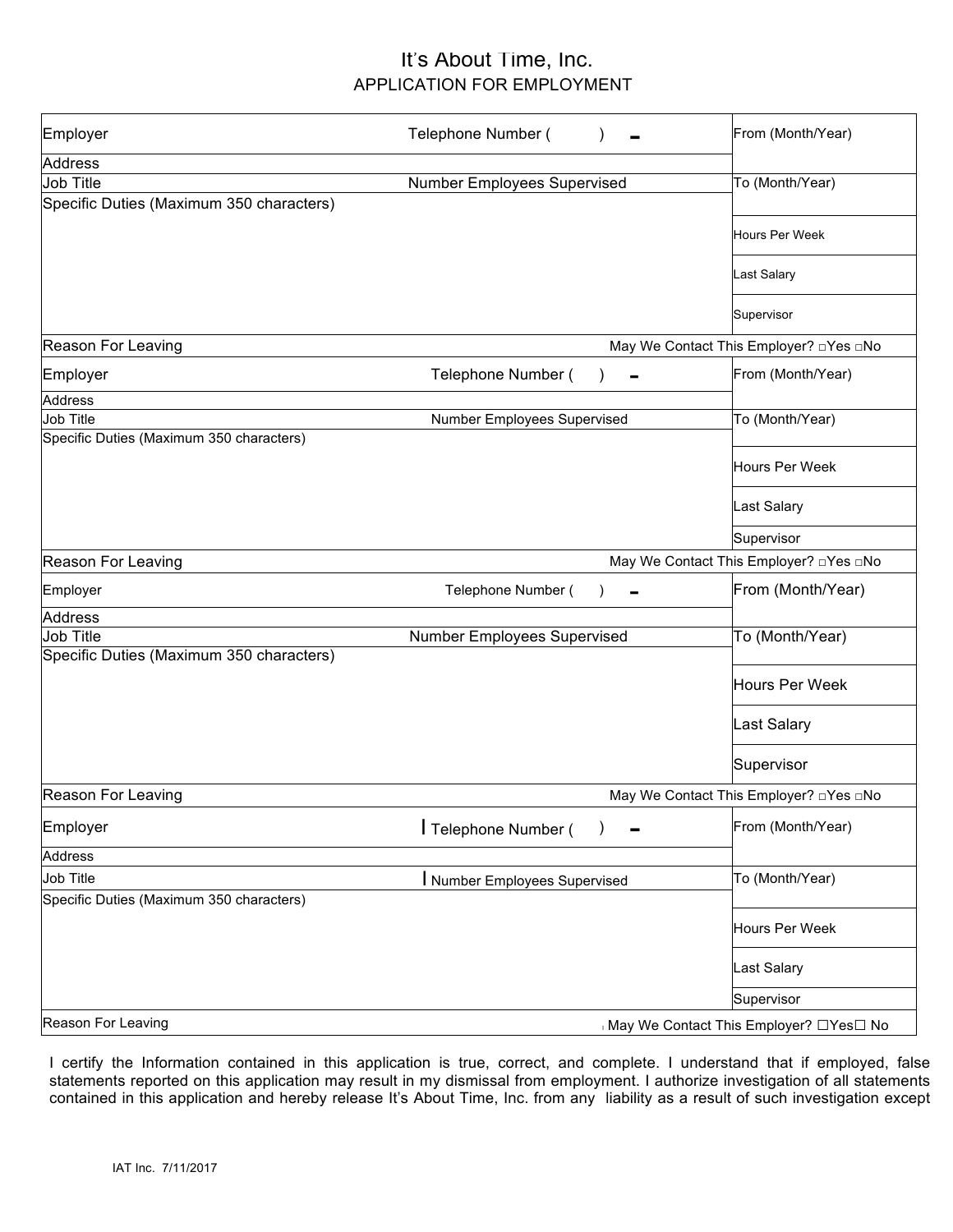as otherwise specifically prohibited by law. I further understand and agree that if I am employed by It's About Time, Inc. my employment will be considered "at-will"

| Signature of Applicant | Jate |
|------------------------|------|
|                        |      |

*How did you hear about this employment opportunity?* 

- □ Newspaper\*
- □ Radio/TV\*
- □ VEC
- □ Agency Bulletin Board
- □ Current It's About Time, Inc. employee referral (Name: )
- □ Other (please specify)\_\_\_\_\_\_\_\_\_\_\_\_\_\_\_\_\_\_\_\_\_

\* Specify name of newspaper or other media:

#### **New Employee Self-Identification Form\***

Federal laws and regulations require us to report on our workforce by race, gender, and veteran status and to offer the opportunity for self-identification as to disabilities. Please assist us by completing this form. YOU ARE NOT REQUIRED TO PROVIDE THIS INFORMATION. Data which you provide shall be kept strictly confidential, except that (i) supervisors and